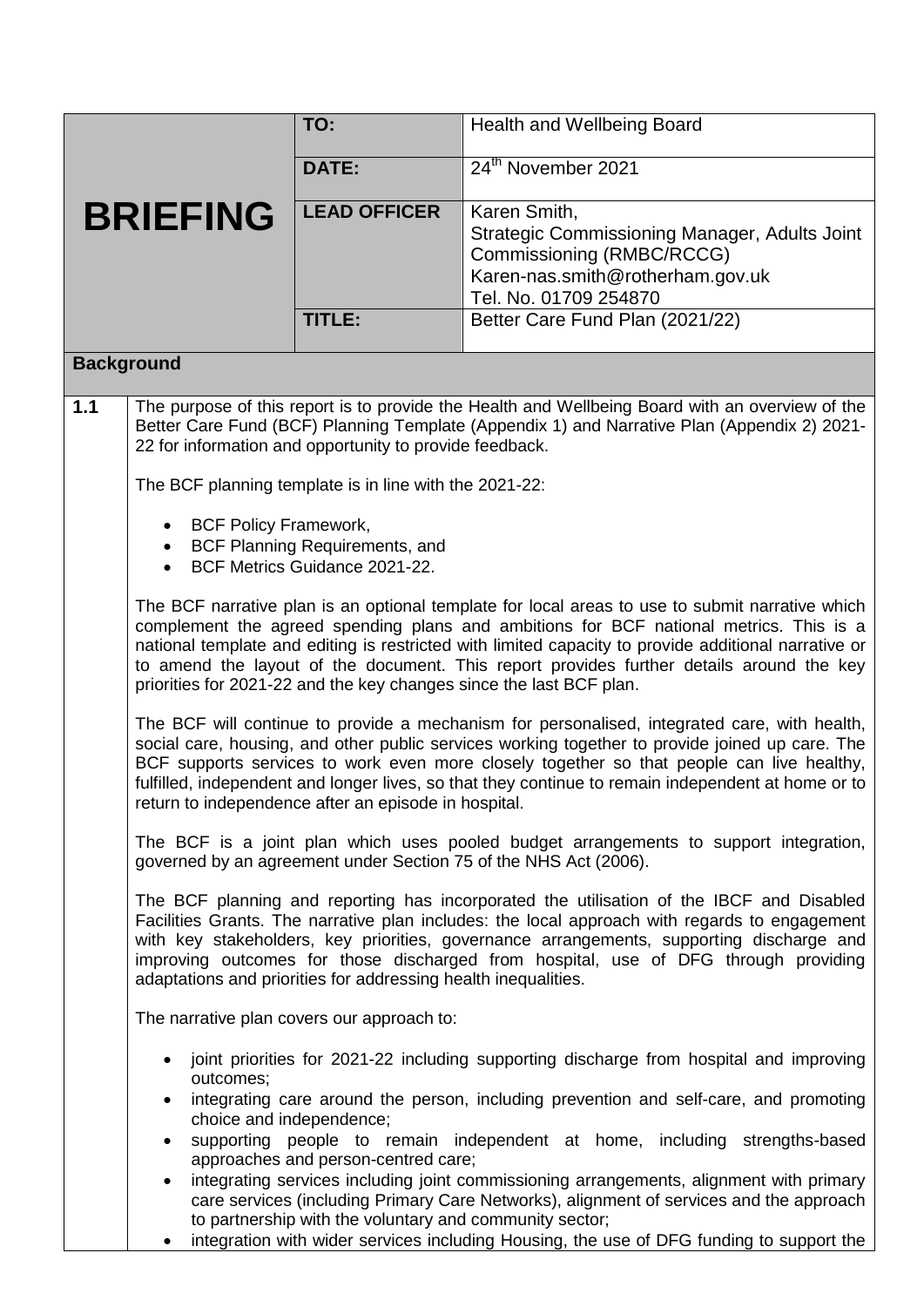|                   | housing needs of people with disabilities or care needs, including arrangements for<br>strategic planning for the use of adaptations and technologies to support independent<br>living; and<br>system level alignment, including how the BCF plan and other plans align to the wider<br>$\bullet$                                                                                                                                                                                                                                                                                                                                                                                                              |  |  |  |
|-------------------|----------------------------------------------------------------------------------------------------------------------------------------------------------------------------------------------------------------------------------------------------------------------------------------------------------------------------------------------------------------------------------------------------------------------------------------------------------------------------------------------------------------------------------------------------------------------------------------------------------------------------------------------------------------------------------------------------------------|--|--|--|
|                   | integration landscape e.g., ICS/ICB plans and joint governance arrangements.                                                                                                                                                                                                                                                                                                                                                                                                                                                                                                                                                                                                                                   |  |  |  |
| <b>Key Issues</b> |                                                                                                                                                                                                                                                                                                                                                                                                                                                                                                                                                                                                                                                                                                                |  |  |  |
| 2.1               | Key Priorities for 2021-22                                                                                                                                                                                                                                                                                                                                                                                                                                                                                                                                                                                                                                                                                     |  |  |  |
|                   | In the refreshed Rotherham Place Reset Plan the following were identified as priority areas for<br>the Urgent and Community Transformation Group (aligned to BCF and Ageing Well funding<br>streams):                                                                                                                                                                                                                                                                                                                                                                                                                                                                                                          |  |  |  |
|                   | <b>Workstream 1: Prevention and Urgent Response</b>                                                                                                                                                                                                                                                                                                                                                                                                                                                                                                                                                                                                                                                            |  |  |  |
|                   | 1. Front Door (priority 1).<br>2. Urgent Response Standards (priority 2).<br>3. Prevention and anticipatory care in localities: long term conditions and unplanned care<br>(priority 3).                                                                                                                                                                                                                                                                                                                                                                                                                                                                                                                       |  |  |  |
|                   | <b>Workstream 2: Integrating a sustainable Discharge to Assess Model (priority 4) to support</b><br>patient flow from hospital.                                                                                                                                                                                                                                                                                                                                                                                                                                                                                                                                                                                |  |  |  |
|                   | <b>Workstream 3: Enhanced Health in Care Homes (priority 5)</b>                                                                                                                                                                                                                                                                                                                                                                                                                                                                                                                                                                                                                                                |  |  |  |
|                   | These priorities include key actions such as: further development of our local Clinical<br>Assessment Service (CAS) working with 111 and 999 to ensure urgent services are effectively<br>managed through the Directory of Services (DOS) to reduce unnecessary conveyances to<br>hospital and avoidable admissions. To pilot an integrated community hub for the triage of<br>complex urgent and intermediate care and reablement, including the co-location of social care<br>reablement staff within Woodside.                                                                                                                                                                                              |  |  |  |
|                   | <b>Intermediate Care and Reablement Pathway</b>                                                                                                                                                                                                                                                                                                                                                                                                                                                                                                                                                                                                                                                                |  |  |  |
|                   | After the implementation of the Integrated Intermediate Care and Reablement pathway, work<br>has now been completed in the development of integrated service specs with KPIs / outcomes<br>across the system. The aim is also to develop further and embed the urgent 2 hour and<br>reablement 2 day urgent standard and mandatory reporting.                                                                                                                                                                                                                                                                                                                                                                  |  |  |  |
|                   | <b>Hospital Discharges</b>                                                                                                                                                                                                                                                                                                                                                                                                                                                                                                                                                                                                                                                                                     |  |  |  |
|                   | Although there has been an Integrated Discharge Team in place for a number of years, due to<br>Covid, the guidance has changed to a same day discharge and the aim is to review processes to<br>remove any barriers, developing a business case for a sustainable model with the right<br>workforce to meet demand.<br>Enhanced Health Care in Care Homes / High Impact Change Model                                                                                                                                                                                                                                                                                                                           |  |  |  |
|                   |                                                                                                                                                                                                                                                                                                                                                                                                                                                                                                                                                                                                                                                                                                                |  |  |  |
|                   | There are a number of key actions across the Enhanced Health in Care Homes and High Impact<br>Change Model which include: Integrating MDTs, review of referral routes and signposting for<br>residents and families, review of physical and mental health care homes team, development of<br>the Rotherham Health Record for Care Homes which provides a care home view of existing<br>information for health and social care practitioners. There is a jointly commissioned Home Care<br>service detailed through the Section 75 and part funded within the BCF. However, a key priority<br>is to align our commissioning of Care Homes across Health and Social Care (joint contracting/<br>specifications). |  |  |  |
| 2.2               | Key Changes - since the previous BCF Plan                                                                                                                                                                                                                                                                                                                                                                                                                                                                                                                                                                                                                                                                      |  |  |  |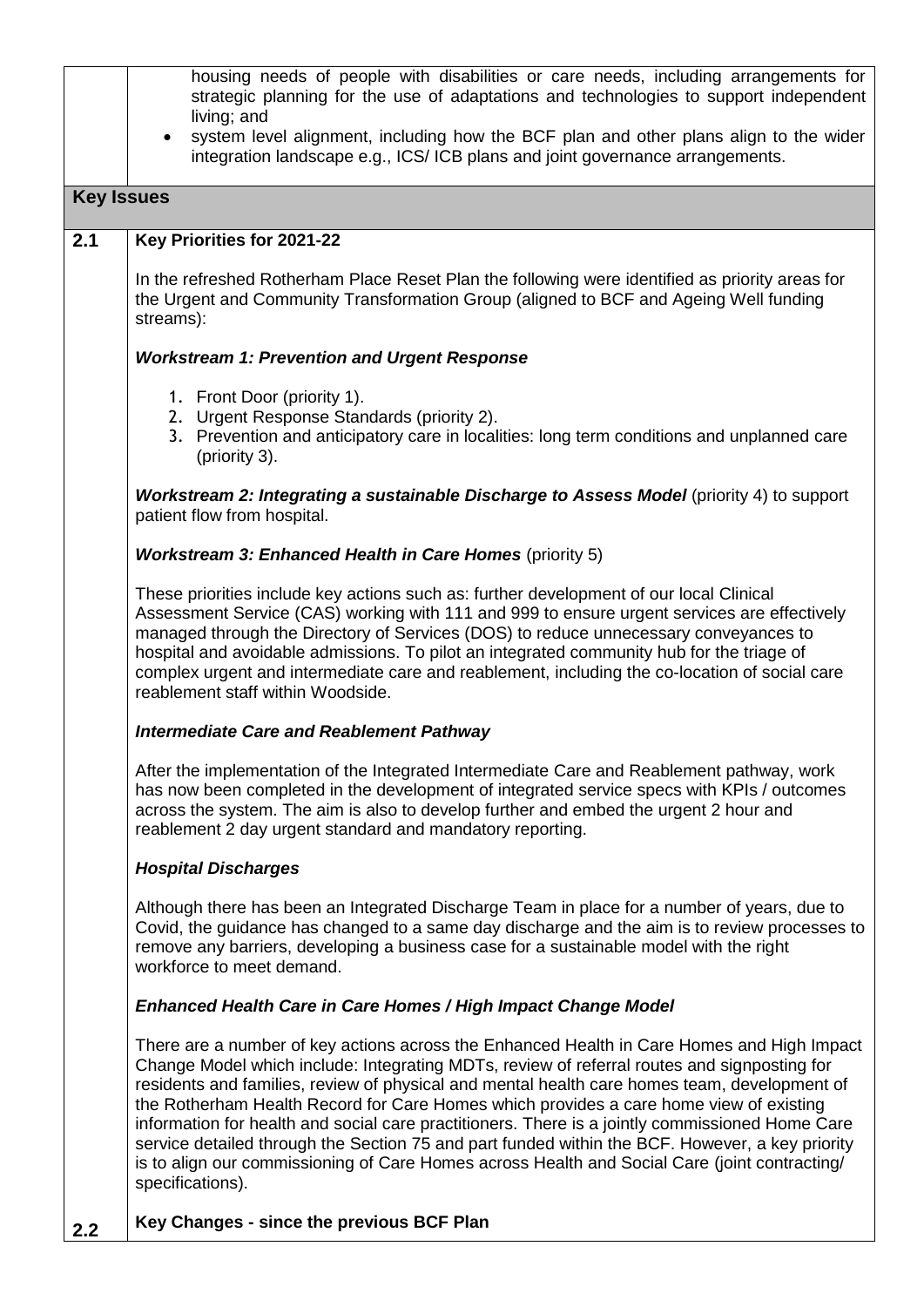There are a number of key changes since the previous BCF plan, namely:

- Further integration of community services including enhanced MDT working.
- Training of reablement staff to deliver therapy plans.
- Jointly commissioned home care provision including night visiting services.
- Increase in providers on the framework to support demand.
- Remote monitoring pilot in care homes established.
- ECHO e-learning platform in place for End-of-Life Care and other health related topics.
- New model for Intermediate Care (bed base reconfigured).
- Increased the spend on the COT provision in year to support the demand profile.
- Increased resources across Reablement and Rapid Response to support community services (hospital avoidance/ effective discharge).
- Funded brokerage to provide support over the weekend to facilitate hospital discharges.

## **2.3 Income and Expenditure**

The total BCF for 2021-22 is £45.486m, an increase of £2.796m from 2020-21. This is due to underspends in 2020-21 on the improved BCF and Disabled Facilities Grant, mainly due to covid-19 and these underspends have been carried forward into this years' BCF.

Spending Plans continue to be allocated to the 6 themes and managed within 2 separate pooled funds, with the CCG and RMBC managing one pool fund each. This is in line with previous years and can be summarised in the table below:

| <b>BCF Budget</b><br>2021/22                     | <b>2021/22 INVESTMENT</b>   |                             |        | 2021/22 SPLIT BY<br><b>POOL</b>        |                                        |
|--------------------------------------------------|-----------------------------|-----------------------------|--------|----------------------------------------|----------------------------------------|
| <b>BCF Investment</b>                            | <b>RCCG</b><br><b>SHARE</b> | <b>RMBC</b><br><b>SHARE</b> | Total  | Pool 1<br><b>RMBC</b><br><b>Hosted</b> | Pool 2<br><b>RCCG</b><br><b>Hosted</b> |
|                                                  | £000                        | £000                        | £000   | £000                                   | £000                                   |
| THEME 1 - Mental Health Services                 | 1,209                       |                             | 1,209  |                                        | 1,209                                  |
| THEME 2 - Rehabilitation & Reablement            | 11,253                      | 6,716                       | 17,969 | 17,969                                 |                                        |
| THEME 3 - Supporting Social Care                 | 3,624                       |                             | 3,624  |                                        | 3,624                                  |
| THEME 4 - Care Mgt & Integrated Care<br>Planning | 5,111                       |                             | 5,111  |                                        | 5,111                                  |
| THEME 5 - Supporting Carers                      | 601                         | 50                          | 651    |                                        | 651                                    |
| THEME 6 - Infrastructure                         | 241                         |                             | 241    |                                        | 241                                    |
| Risk Pool                                        | 500                         |                             | 500    |                                        | 500                                    |
| Improved Better Care Fund                        |                             | 15,666                      | 15,666 | 15,666                                 |                                        |
| Other Health/Grants Funding                      | 500                         | 15                          | 515    | 515                                    |                                        |
| TOTAL                                            | 23,039                      | 22,447                      | 45,486 | 34,150                                 | 11,336                                 |

## **2.4 National Conditions**

Rotherham is fully meeting the 4 national conditions set within the Government's BCF Policy Framework as follows:

- (i) A jointly agreed plan between local health and social care commissioners, signed off by the Health and Wellbeing Board.
- (ii) NHS contribution to adult social care to be maintained in line with the uplift to CCG minimum contribution.
- (iii) Invest in NHS-commissioned out-of-hospital services.
- (iv) A plan for improving outcomes for people being discharged from hospital.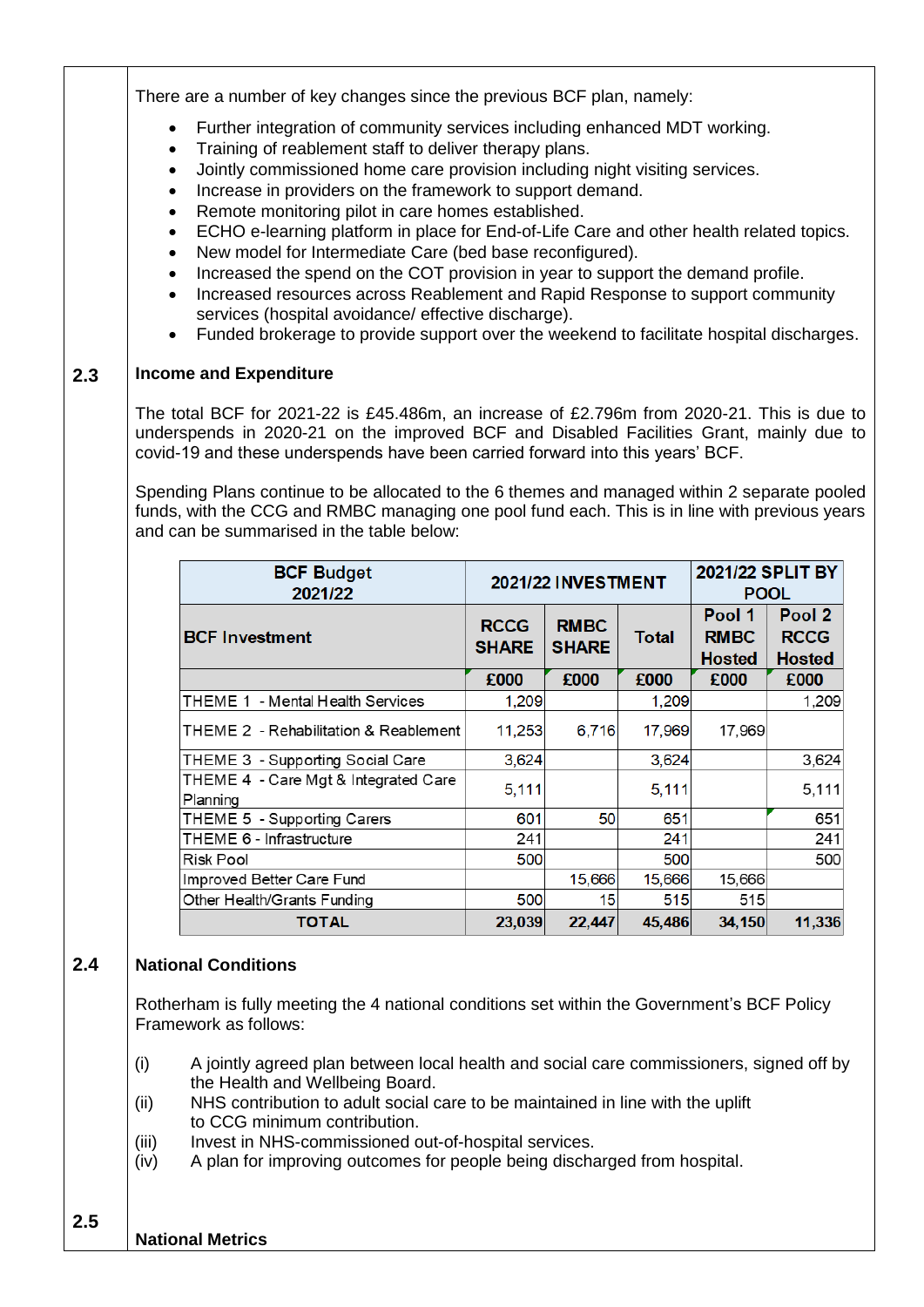|                                           | The BCF Policy Framework for 2021-22 sets national metrics which includes ambitions on how<br>the spending will improve performance. The framework retains two existing metrics from<br>previous years which are:                                                                                                                                                                                                                                                                                                                                                                                                                                                                                                                                                    |  |  |
|-------------------------------------------|----------------------------------------------------------------------------------------------------------------------------------------------------------------------------------------------------------------------------------------------------------------------------------------------------------------------------------------------------------------------------------------------------------------------------------------------------------------------------------------------------------------------------------------------------------------------------------------------------------------------------------------------------------------------------------------------------------------------------------------------------------------------|--|--|
|                                           | (i)<br>Effectiveness of reablement (proportion of older people still at home 91 days after<br>hospital discharge).<br>Older adults whose long-term care needs are met by admission to residential or nursing<br>(ii)<br>care per 100,000 population.                                                                                                                                                                                                                                                                                                                                                                                                                                                                                                                 |  |  |
|                                           | The previous measure on non-elective admissions will be replaced with a measure of avoidable<br>admissions (unplanned hospitalisation for chronic ambulatory care sensitive conditions). This<br>reflects better the focus of joint health and social care work to support people to live<br>independently in their own home and prevent avoidable stays in hospital. The previous measure<br>relating to delayed transfers of care (DTOC) has been replaced with two measures. One relating<br>to acute hospital lengths of stay over 14 and over 21 days and one relating to patients<br>discharged from acute care back to their usual place of residence.                                                                                                        |  |  |
|                                           | Please note the trajectory on length of stay has been refined since the original papers. The<br>guidance requires that ambitions should reflect a joint local government, CCG and provider<br>agreement, and a co-ordinated approach to discharge. The original trajectory was based on a<br>late September position and sought to achieve the NHS England ambition of 12% or less of<br>patients in hospital over 21 days. The increased pressure seen during October and the early part<br>of November in the system has however led us to a position of holding Q3 performance of 15%<br>of patients in hospital over 21 days. Following feedback from Rotherham FT colleagues the 15%<br>felt more reflective of the joint agreement requested in the guidance.  |  |  |
| <b>Key Actions and Relevant Timelines</b> |                                                                                                                                                                                                                                                                                                                                                                                                                                                                                                                                                                                                                                                                                                                                                                      |  |  |
| 3.1                                       | The BCF planning and narrative templates for 2021-22 will go through various stages of the<br>approval process as follows:                                                                                                                                                                                                                                                                                                                                                                                                                                                                                                                                                                                                                                           |  |  |
|                                           | Optional draft BCF planning submission to BCM - 19 <sup>th</sup> October 2021.<br>Review and feedback to areas from BCMs - 2 <sup>nd</sup> November 2021.<br>BCF Operational Group - 11 <sup>th</sup> November 2021.<br>BCF Executive Group - $12^{th}$ and $17^{th}$ November 2021.<br>BCF planning submission from local HWB areas - 16 <sup>th</sup> November 2021.<br>Health and Wellbeing Board $-24^{\text{th}}$ November 2021.<br>Scrutiny of BCF plans by regional assurers, assurance panel meetings and regional<br>moderation from 16 November to 7 <sup>th</sup> December 2021.<br>Regionally moderated assurance outcomes sent to BCF team - 7 <sup>th</sup> December 2021.<br>$\bullet$<br>Cross-regional calibration - 9 <sup>th</sup> December 2021. |  |  |
|                                           | Approval letters issued giving formal permission to spend (CCG minimum) - 11 <sup>th</sup> January<br>2022.                                                                                                                                                                                                                                                                                                                                                                                                                                                                                                                                                                                                                                                          |  |  |
|                                           | All section 75 agreements to be signed and in place - 31 <sup>st</sup> January 2022.                                                                                                                                                                                                                                                                                                                                                                                                                                                                                                                                                                                                                                                                                 |  |  |
|                                           | <b>Implications for Health Inequalities</b>                                                                                                                                                                                                                                                                                                                                                                                                                                                                                                                                                                                                                                                                                                                          |  |  |
| 4.1                                       | There is a recognition at SYB and Place that Health Inequalities (HI) is integral to everything.<br>Rotherham is working across Place and ICS partners to share knowledge and develop our<br>capabilities in understanding Health Inequalities and Population Health Management (PHM).                                                                                                                                                                                                                                                                                                                                                                                                                                                                               |  |  |
|                                           | Work has commenced to develop a Rotherham Office of Data Analytics (RODA) as a Place wide<br>capability in analysing and interpreting PHM and HI data, supporting the Place wide HI and<br>Prevention Group work programme. RODA will generate insight into areas such as the inclusive<br>restoration of services and population segmentation. Rotherham is actively engaged in the SYB<br>PHM work programme to develop insight into SYB communities and share best practice.                                                                                                                                                                                                                                                                                      |  |  |